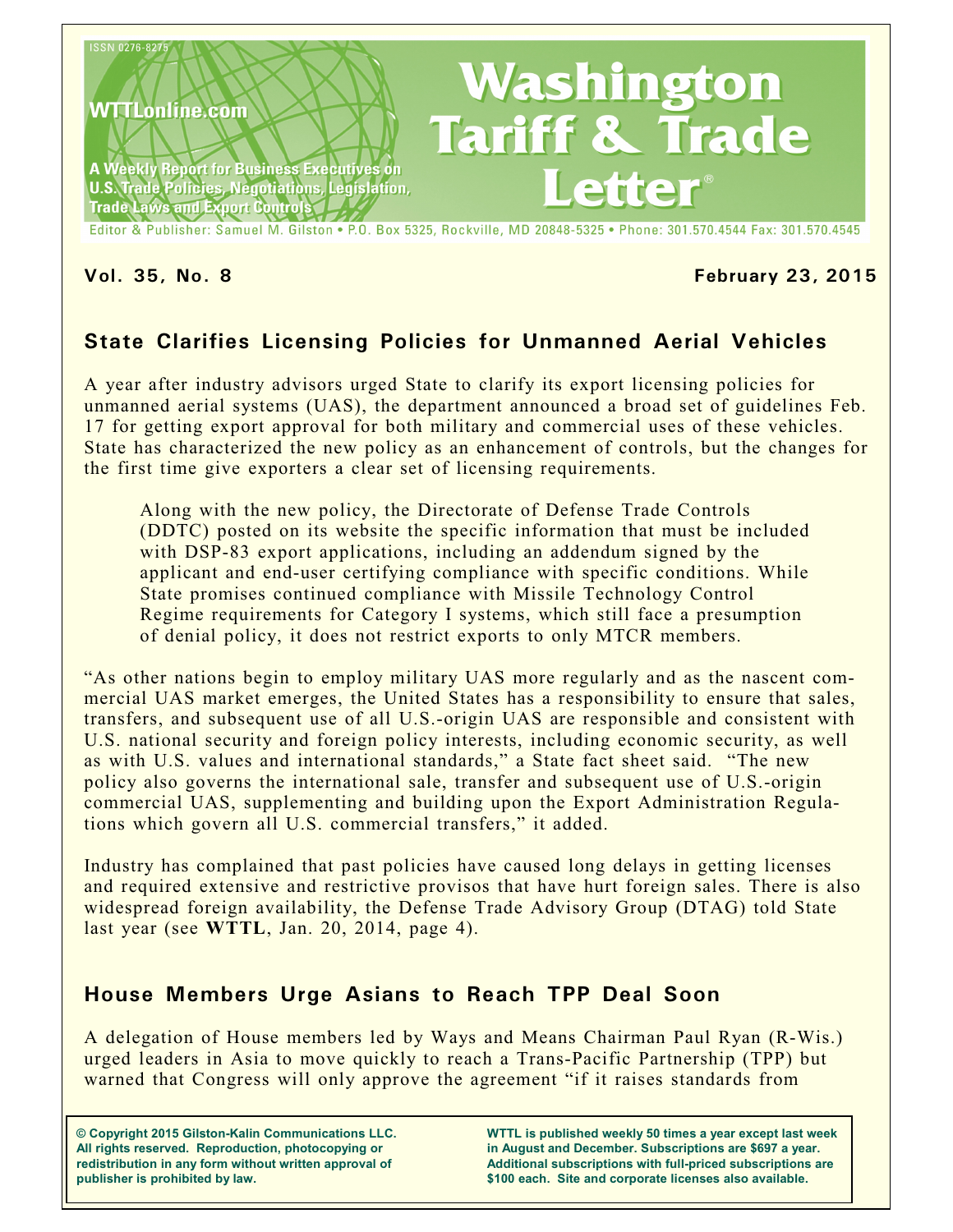previous agreements and addresses new 21st century issues," according to a blog posted by the Ways and Means staff. The Ryan-led congressional delegation (codel) visited Singapore, Malaysia and Japan Feb. 18-19.

The codel gave that message to Japanese Prime Minister Abe when they met with him in Tokyo Feb. 19, as well as in a meeting with Diet members and with Minister of Economic Revitalization Akira Amari, who has been overseeing bilateral talks with the U.S. In the meeting with Amari the delegation stressed "the need for Japan to make progress on particular market-access issues like agriculture and automobiles as well as to continue to work together for a positive outcome in the rules negotiations," the blog said.

While in Malaysia, the codel confronted one of the growing objections to Malaysia's participation in TPP: its treatment of gays and lesbians. The lawmakers met with Nurul Izzah, the daughter of opposition leader Anwar Ibrahim, who has been jailed on sodomy charges. "Chairman Ryan conveyed his sympathies and expressed serious concerns about Anwar's jailing, noting that episodes like this should not arise in developed democracies. The situation raises questions about the Malaysian government's commitment to the rule of law and basic human rights," the Ways and Means blog reported.

The stop in Malaysia came as members of the House Lesbian, Gay, Bisexual, Transgender (LGBT) Caucus wrote to President Obama Feb. 18, objecting to inclusion of Brunei and Malaysia in TPP. "Brunei continues to move forward with full implementation of a strict penal code mandating the stoning to death of LGBT citizens; similarly, Malaysia has not taken action to end its persecution of LGBT individuals. Despite these abuses, the administration continues to include them in negotiations around the TPP and lists them as intended signatories to the trade agreement," said the letter signed by Democratic Reps. Mark Pocan (Wis.), David Cicilline (R.I.), Sean Patrick Maloney (N.Y.), Kyrsten Sinema (Ariz.) and Mark Takano (Calif.).

In Malaysia the codel dined with Prime Minister Dato' Sri Mohd Najib Tun Razak. They used the meeting "to stress the short time line that nations have to conclude a successful TPP agreement and encouraged him to empower his negotiators to make necessary commitments," the blog said. "Chairman Ryan also conveyed his expectation that trade promotion authority legislation will soon pass Congress, underscoring the urgency for Malaysia to make progress in its TPP negotiations," it added.

On the trip with Ryan were Republican Reps. Devin Nunes (Calif.), Pat Tiberi (Ohio), Dave Reichert (Wash.), Charles Boustany (La.), Vern Buchanan (Fla.), Adrian Smith (Neb.) and the sole Democrat, Gregory Meeks (N.Y.).

# **God Opposes Trade Promotion Authority, Trade Critics Suggest**

Opponents of fast-track trade promotion authority (TPA) have appealed to a higher power in their effort to block legislation to give the president trade negotiating authority and to set the rules for congressional approval of any trade deals. Groups representing various faiths, including Quaker, Jewish, Protestant and Catholic organizations and clergy, joined the anti-TPA drive Feb. 17 with a press conference and a letter to House and Senate members calling for rejection of TPA and suggesting that God has taken a position in opposition to the legislation. "Now is the time for Congress to ensure that our trade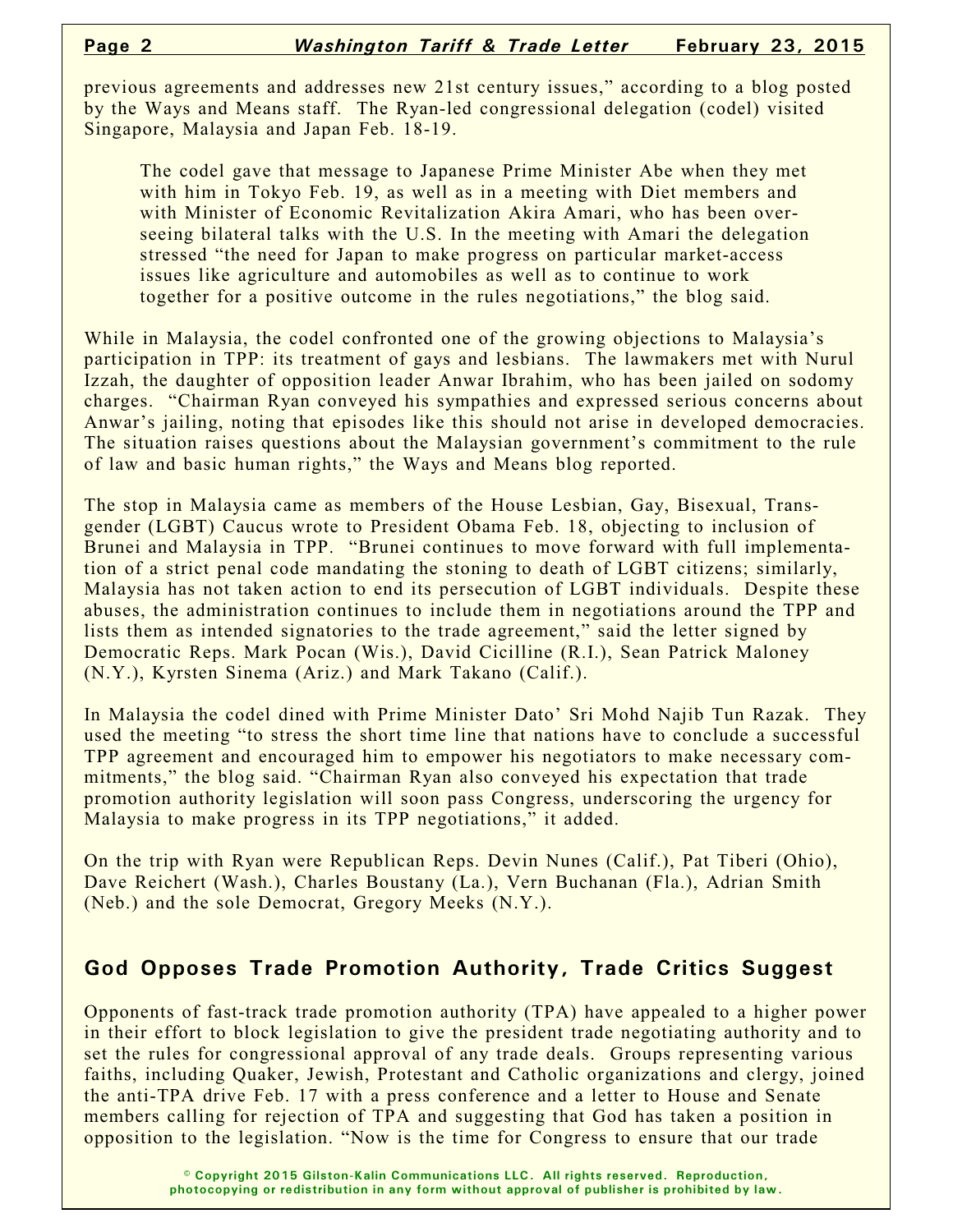policies reflect the highest moral values and promote the common good. We ask that you oppose fast track so that trade agreements receive a fair hearing in the public square, protect people living in poverty, promote the dignity of all workers, and responsibly protect God's Creation," the letter said.

"Our faith traditions call for community participation in the democratic process because we believe this is the only way to ensure all people have a meaningful opportunity to participate in the creation of good policies. 'Fast track' is a broken and undemocratic process because it privileges the views of powerful global corporations in defining the terms of trade agreements, while excluding voices of those adversely impacted. This impedes progress towards a more just world," the groups asserted.

The letter was signed by 34 organizations. Among them were: American Friends Service Committee, American Jewish World Service, Catholics in the Alliance for the Common Good, Franciscan Action Network, Friends Committee National Legislation, Maryknoll Office for Global Concerns, Presbyterian Church USA, Sisters of Charity of New York, United Church of Christ Justice and Witness Ministries and United Methodist Church.

# **EU Adds More Ukraine-Related Sanctions as It Seeks Peace**

If anyone was confused about U.S. and European Union (EU) policies on Russia's invasion of Ukraine, recent actions haven't clarified those goals. After negotiating a truce and peace plan with Russia in Minsk, Belarus, Feb. 12, a truce that Russia quickly ignored, the EU issued new sanctions Feb. 16 against 19 individuals and nine entities in Russia and Ukraine. The U.S., however, didn't follow suit and still appears to be pondering whether to provide military aid to Kiev or to impose more sanctions of its own.

The EU Council put the new sanctions in motion Feb. 9 before the Minsk meeting. It delayed implementation of the measures "to give space for our diplomatic efforts in these hours to be developed with the maximum of chances for success," said EU High Representative and Vice-President Federica Mogherini after the council meeting. The sanctions consist of an asset freeze and a travel ban aimed at the named individuals and entities.

The notice in the Feb. 16 European Journal, the EU's version of the Federal Register, said the council based its action on its 2014 decision to impose sanctions against Russians and Ukrainians responsible for the annexation of Crimea and the invasion of Ukraine. "In view of the continued gravity of the situation on the ground in Ukraine, the Council considers that additional persons and entities should be added to the list of persons, entities and bodies subject to restrictive measures as set out in the Annex to Decision 2014/145/CFSP," the notice said.

Among the Russians targeted by the sanctions was Valery Fedorovich Rashkin, first deputy chairman of the state Duma committee on ethnicity issues. "He is the founder of the civil movement 'Krassnaya Moskva- Red Moscow -Patriotic Front Aid' which organized public demonstrations supporting separatists, thereby supporting policies which undermine the territorial integrity, sovereignty and independence of Ukraine," the EU said. Also named were Anatoly Ivanovich Antonov, deputy minister of defense, who has supported the deployment of Russian troops in Ukraine, and Arkady Viktorovich Bakhin,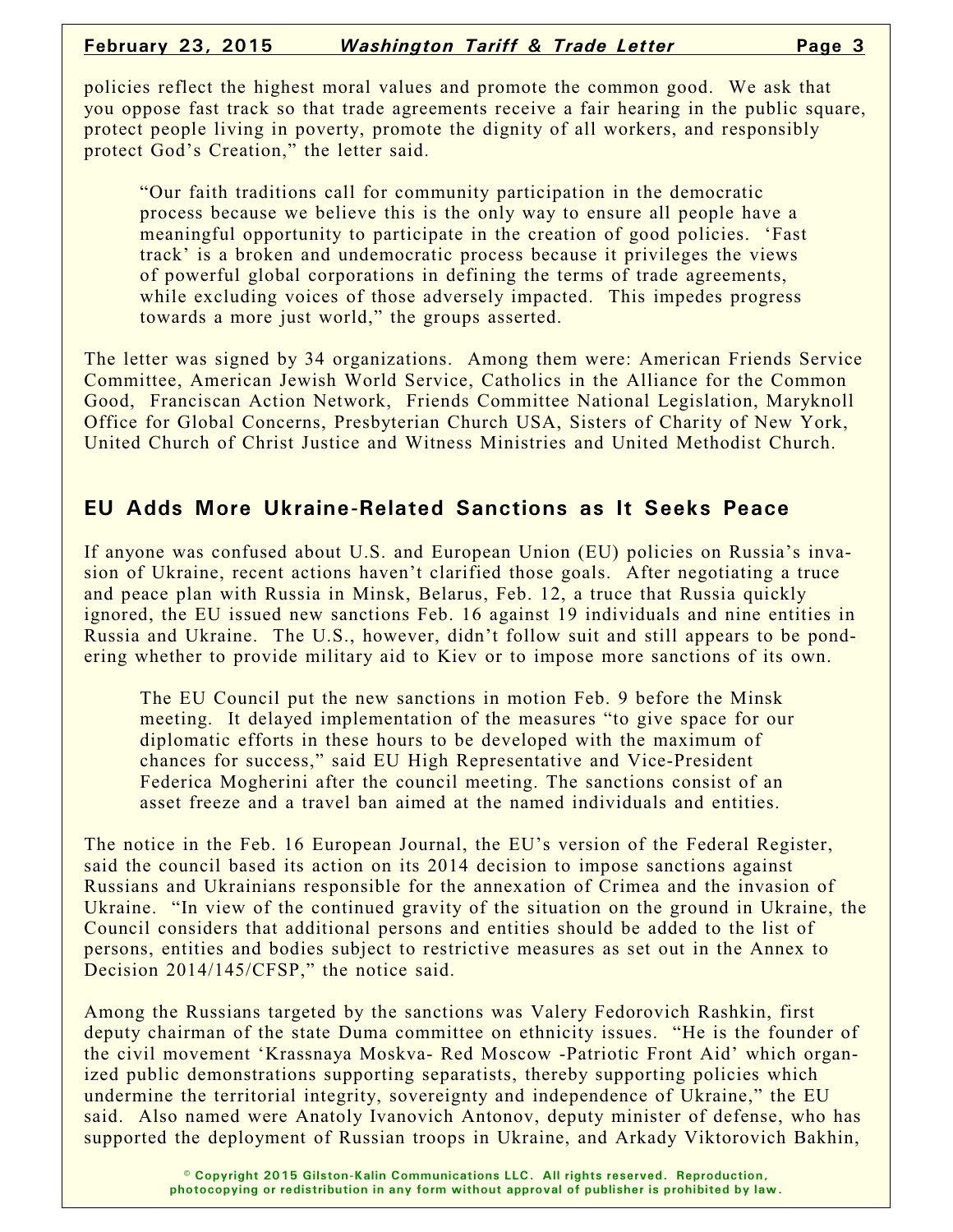first deputy minister of defense, who "participates in shaping and implementing the policy of the Russian Government," the EU explained.

The EU also sanctioned a Russian public movement known as Novorossiya or New Russia. The group was established in November 2014 and is headed by Igor Strelkov, a staff member of the Main Intelligence Directorate of the General Staff of the Armed Forces of the Russian Federation (GRU), the EU said. "According to its stated objectives, it aims at providing all-round, effective assistance to 'Novorossiya', including by helping militia fighting in Eastern Ukraine, thereby supporting policies undermining the territorial integrity, sovereignty and independence of Ukraine," it added.

Most of the other individuals on the new list are leaders of separatist groups or the selfproclaimed governments of Eastern Ukraine. Among them are Pavel Dremov, aka Batya, the commander of the First Cossack Regiment, an armed separatist group; Viktor Yatsenko, minister of communications of the so-called Donetsk People's Republic; and Olga Besendina, minister of economic development and trade of the Luhansk People's Republic. The targeted entities included numerous armed separatist groups, such as the Sparta battalion, Somali battalion, Zarya battalion, Prizrak brigade and Oplot battalion.

# **BIS, OFAC Open Communications Exports to Sudan**

The Obama administration Feb. 18 took steps to increase the free flow of communications to Sudan, adopting export licensing policies that are similar to those announced recently for Cuba. In the Federal Register, the Bureau of Industry and Security (BIS) revised the Export Administration Regulations to expand to Sudan the use of License Exception Consumer Communications Devices (CCD), which was just revised for Cuba. At the same time, Treasury's Office of Foreign Assets Control (OFAC) issued a general license for the export to Sudan of certain software, hardware, and services incident to personal communications.

"BIS is making these changes consistent with the U.S. Government's commitment to the advancement of the free flow of information to, from, and within Sudan, including during a national dialogue," the notice said.

Commodities and software eligible for export or reexport under CCD to Sudan now include 17 product categories. Among them are consumer computers designated EAR99 or classified under Export Control Classification Numbers (ECCN) 5A992.c or 4A994.b. BIS expanded on its new policy in a Frequently Asked Questions posting on its website.

Also allowed are certain EAR99 disk drives, input/output control units for chemical processing, graphics accelerators and coprocessors designated, monitors, printers, modems, network access controllers, keyboards, mice, mobile phones, memory devices, consumer information security equipment and software, digital cameras and memory cards, televisions and radios, recording devices, batteries, chargers and consumer software.

In addition to the extension of CCD to Sudan, BIS said it would change its licensing policy from a general policy of denial to one of case-by-case review with respect to "telecommunications equipment and associated computers, software and technology for civil end use, including items useful for the development of civil telecommunications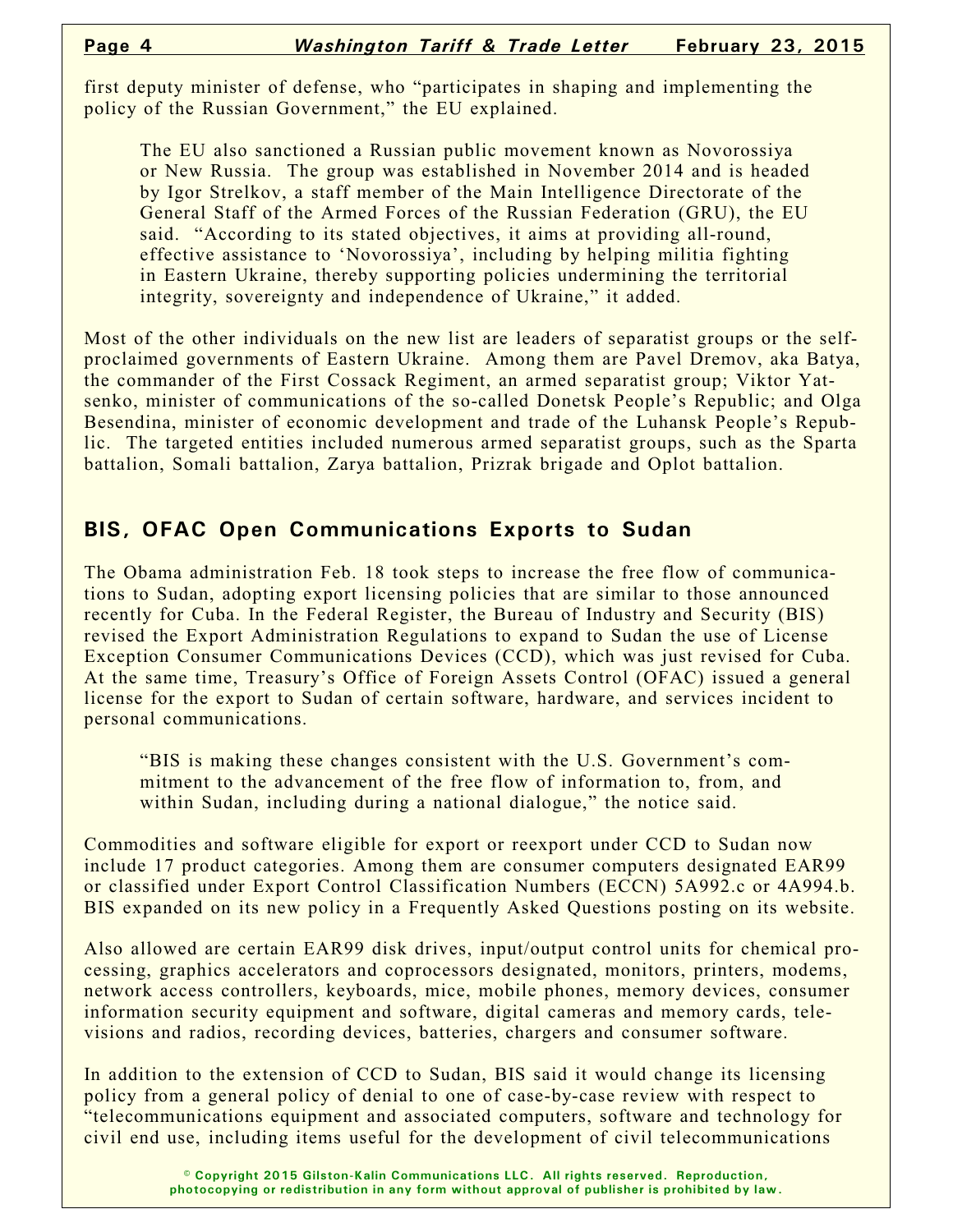### **February 23, 2015** *Washington Tariff & Trade Letter* **Page 5**

network infrastructure." The rule also makes certain telecommunications software that previously was subject to a reexport license requirement eligible for reexport to Sudan without a license. OFAC's amended general license covers most items that qualify for CCD treatment. The general license authorizes certain no-cost services or software that are "incident to the exchange of personal communications over the Internet," according to its posted Frequently Asked Questions (FAQs). Authorized services include instant messaging, chat and email, social networking, sharing of photos and movies, web browsing, and blogging, the agency added

The general license also authorizes, "a foreign branch of a U.S. company to export to Sudan, from a location outside the United States, certain hardware or software that is not subject to the EAR (including foreign-origin hardware or software containing less than a de minimis amount of U.S. controlled content)," OFAC noted.

# **EU Trade Commissioner Takes on TTIP Critics**

In the midst of negative public opinion in Europe and the U.S. about the Transatlantic Trade and Investment Partnership (TTIP), European Union (EU) Trade Commissioner Cecilia Malmström defended investor-state dispute settlement (ISDS) provisions and raised the potential of increased U.S. energy exports. In a London debate organized by the European Parliament Information Office in the United Kingdom (UK) Feb. 16, she tackled the ISDS issue and its alleged effects on the UK's national health service (NHS).

"I can be clear on one thing right now: Nothing in TTIP will prevent an outsourced public service from being brought back into the public sector. And not renewing a contract would not give any grounds for compensation," she added. "So TTIP poses absolutely no risk to the NHS, or any other public service, or to our regulations and standards," Malmstrom said.

"As you may know, the TTIP negotiations on this issue are frozen right now. Based on an extensive public consultation, we are working on a new European approach. That approach will have to balance two objectives: To protect the EU investments overseas that support our economy at home. And to make sure that nothing in any investment agreement will undermine our freedom to regulate or provide public services," she said.

In an earlier speech, Malmstrom took on another controversial topic: the U.S. ban on crude oil exports. She said the EU is asking for the U.S. to lift its ban, hoping it will help the security and energy quandary Europe faces with an unstable Russia. She told the NATO Parliamentary Assembly in Brussels Feb. 14, that "the potential for future energy exports from the United States can also help change this security equation."

She complained about cumbersome U.S. gas export licensing procedures and the ban on oil exports. "These limits can be removed in the agreement," Malmstrom noted. "To do this, the EU believes that TTIP should include a legally binding commitment by both sides not to restrict exports of oil and gas to the other partner," she added.

An example of the opposition to ISDS across the Atlantic in the U.S. was seen three days later when Rep. Mark Pocan (D-Wis.) and 12 House Democrats Feb. 19 introduced a bill titled Protecting America's Sovereignty Act *(*H.R. 976). The measure would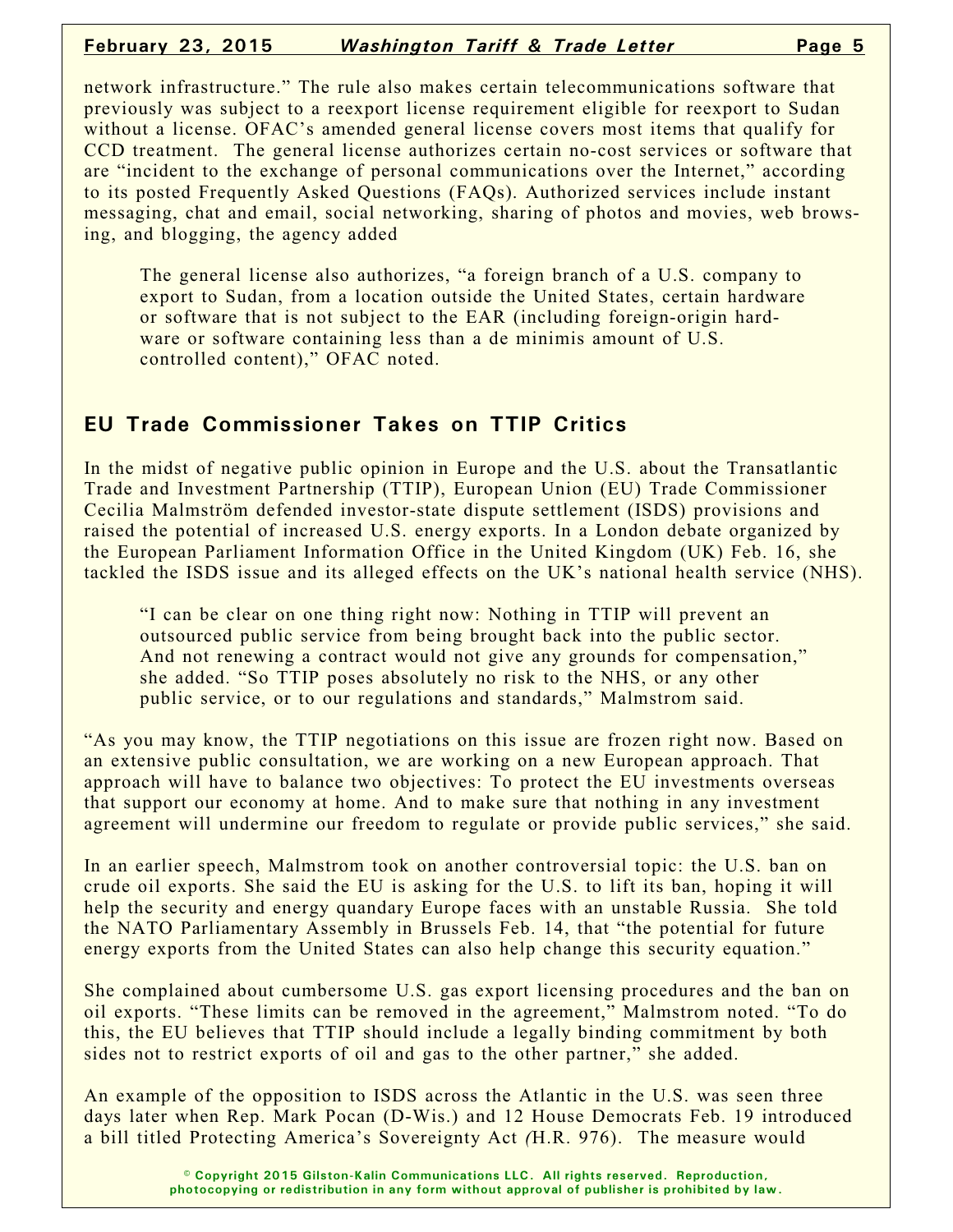prohibit ISDS provisions in trade agreements. Specifically, it would prohibit President Obama from entering into a free trade agreement or investment treaty with a foreign country or countries if the agreement or treaty includes ISDS provisions.

## **UMass Reverses Ban on Iranian Engineering Students**

Export controls, especially on deemed exports and trade sanctions, have long confused and troubled university admissions offices, faculty and research labs. The latest example of the problem is the decision of University of Massachusetts (UMass) Amherst Feb. 18 to reverse a two-week old ban on the admission of Iranian students to its science and engineering programs. Its original ban was based on its interpretation of 2012 legislation expanding U.S. sanctions on Iran. The reversal of the policy came after it received assurances from State that the ban wasn't necessary.

"To comply with the law and its impacts, UMass Amherst will develop individualized study plans as appropriate based on a student's projected coursework and research in conjunction with an offer of admission. The plan will be updated as required during a student's course of study," the university said. "The decision to revise the university's approach follows consultation with the State Department and outside counsel," it added.

"We have always believed that excluding students from admission conflicts with our institutional values and principles. It is now clear, after further consultation and deliberation, that we can adopt a less restrictive policy," said Michael Malone, vice chancellor for research and engagement, in a statement.

At issue is the Iran Threat Reduction and Syria Human Rights Act of 2012, which requires State to deny visas to Iranian citizens "to participate in coursework at an institution of higher education to prepare the alien for a career in the energy sector of Iran or in nuclear science or nuclear engineering or a related field in Iran." In an earlier Feb. 6 announcement, UMass said it had "determined that these sanctions pose a significant challenge to our ability to provide a full program of education and research for Iranian students in certain disciplines and programs."

To ensure compliance with applicable laws and regulations, "the University has determined that it will no longer admit Iranian national students to specific programs in the College of Engineering (i.e., Chemical Engineering, Electrical & Computer Engineering, Mechanical & Industrial Engineering) and in the College of Natural Sciences (i.e., Physics, Chemistry, Microbiology, and Polymer Science & Engineering) effective February 1, 2015," it said.

## **WTO's Doha Round Talks Are Back to the Future**

The new effort to revive Doha Round negotiations has produced a lot of meetings but not much progress in last two months, World Trade Organization (WTO) Director-General Roberto Azevedo conceded in a Feb. 20 report to the WTO General Council. "I believe that we have had a productive start to the intensive process that we launched last month," he said. Nonetheless, "substantive positions have not changed a great deal since the last

> **© Copyright 2015 Gilston-Kalin Communications LLC. All rights reserved. Reproduction, photocopying or redistribution in any form without approval of publisher is prohibited by law.**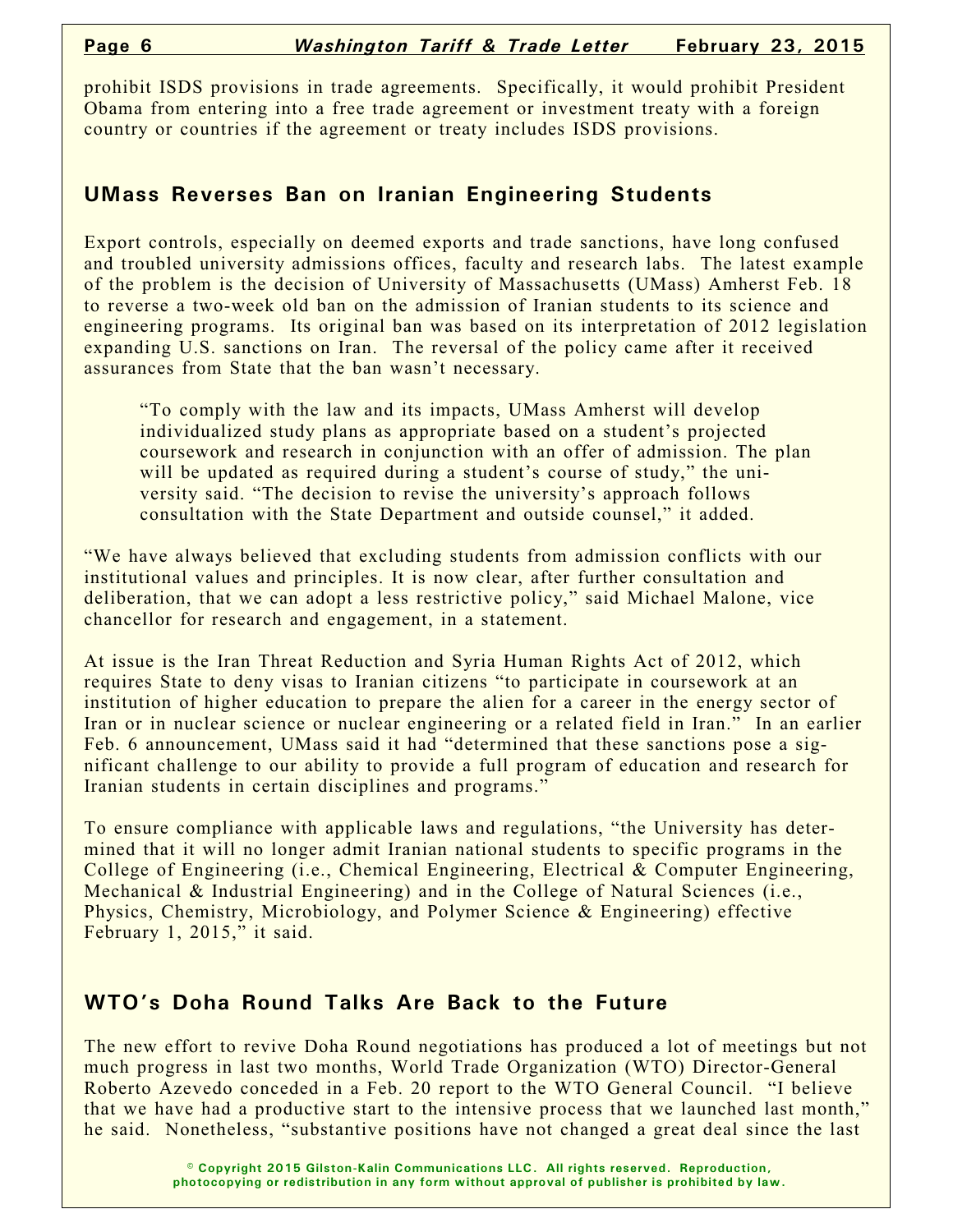#### **February 23, 2015** *Washington Tariff & Trade Letter* **Page 7**

time these issues were discussed," he added (see **WTTL**, Feb. 2, page 5). Azevedo provided reports on each on the negotiating groups that met since the start of work on the post-Bali agenda. He also noted his own meetings with heads of delegations in so-called "Room W" informal sessions. There have been agriculture meetings and consultations, but it still appears a farm deal won't be reached until the very end of negotiations.

"As the chair has emphasized, it is clear that all elements within the agriculture framework are inter-related and there seems to be a general acceptance that they will need to be dealt with as an overall package," Azevedo said, according to his prepared statement. Market access talks continue to focus on various tariff-reduction formulas but "at this stage these are only ideas which would need, at some point in time, to be translated into more concrete proposals," he said.

In his statement to the General Council, Deputy U.S. Trade Representative (USTR) Michael Punke was more negative about the lack of progress and stressed the need for some developing countries to cut domestic farm subsidies and provide more market access, a position the U.S. has pressed for several years. "The substance itself, of course, remains extremely difficult for all of us," he said.

"We have been in a necessary process of 'connecting the dots' in the current landscape of the DDA and dealing honestly and directly with the picture that is revealed. When we connect the dots, what is revealed, undeniably, is that we are nowhere near consensus," he said in his prepared statement. "We are quite distant from a common view of what a work program should look like, or how it could realistically enable us to conclude the Round in a manner that works for everyone, and that can be accomplished in a relatively rapid timeframe," he added.

Punke noted that a recent paper on farm subsidies found only the U.S. would have to cut farm support under one proposal. Because some developing countries that maintain very significant agricultural subsidies and manufacturing capacity that can affect global markets, they "will necessarily have to participate in negotiations, and contribute to outcomes, in ways that are different than developing countries that don't have such programs" he suggested. "Such developing countries are different from other developing countries, and we cannot succeed if we pretend otherwise," he asserted.

#### **\* \* \* Briefs \* \* \***

TROUBLE IN PARADISE: Early hopes for bipartisanship on enacting new fast-track trade promotion authority (TPA) are showing signs of crumbling. After Senate Finance Committee Chairman Orrin Hatch (R-Utah) announced Feb. 20 that he will hold hearing on Congress and U.S. trade policy Feb. 26, spokesman for Ranking Member Ron Wyden (D-Ore.) criticized timing of hearing. "Today's hearing announcement is premature," said Wyden spokesman Keith Chu. "There is no agreement on Trade Promotion Authority, or other aspects of the legislative trade agenda more broadly. Sen. Wyden is continuing to fight for more transparency, more oversight and provisions to ensure American workers come first in our trade policy," he said in statement. Hatch's announcement said hearing will allow committee members to discuss how Congress can help advance U.S. trade priorities. "I greatly look forward to an engaging, bipartisan conversation with my colleagues to work towards enacting a strong and robust trade agenda that will expand the economy and create jobs here at home," he said in statement.

> **© Copyright 2015 Gilston-Kalin Communications LLC. All rights reserved. Reproduction, photocopying or redistribution in any form without approval of publisher is prohibited by law.**